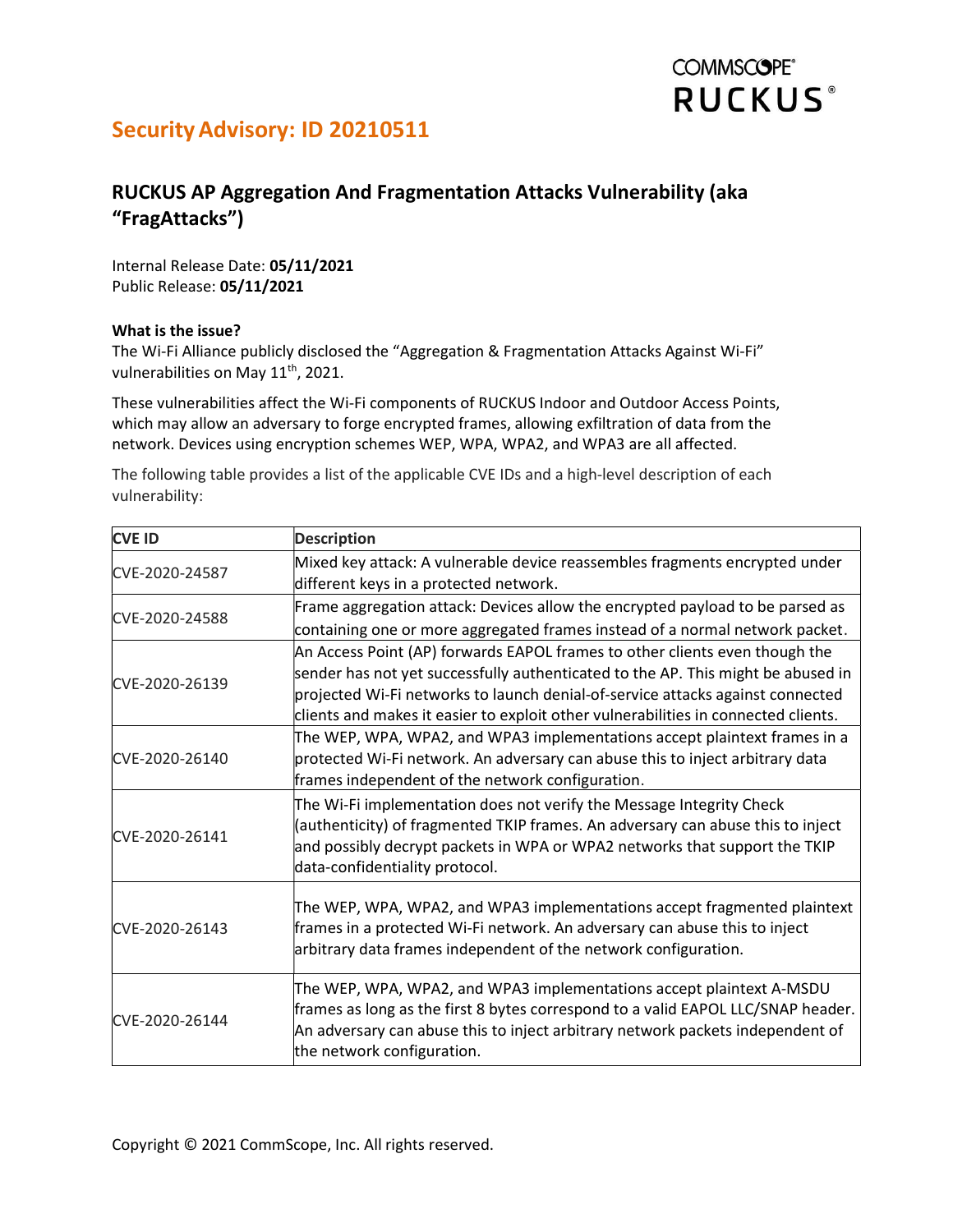# **COMMSCOPE® RUCKUS**<sup>®</sup>

| <b>CVE ID</b>  | <b>Description</b>                                                              |  |
|----------------|---------------------------------------------------------------------------------|--|
| CVE-2020-26145 | The WEP, WPA, WPA2, and WPA3 implementations accept second (or                  |  |
|                | subsequent) broadcast fragments even when sent in plaintext and process them    |  |
|                | as full unfragmented frames. An adversary can abuse this to inject arbitrary    |  |
|                | network packets independent of the network configuration.                       |  |
| CVE-2020-26146 | The WPA, WPA2, and WPA3 implementations reassemble fragments with non-          |  |
|                | consecutive packet numbers. An adversary can abuse this to exfiltrate selected  |  |
|                | fragments. This vulnerability is exploitable when another device sends          |  |
|                | fragmented frames and the WEP, CCMP, or GCMP data-confidentiality protocol is   |  |
|                | used. Note that WEP is vulnerable to this attack by design.                     |  |
| CVE-2020-26147 | The WEP, WPA, WPA2, and WPA3 implementations reassemble fragments even          |  |
|                | though some of them were sent in plaintext. This vulnerability can be abused to |  |
|                | inject packets and/or exfiltrate selected fragments when another device sends   |  |
|                | fragmented frames and the WEP, CCMP, or GCMP data-confidentiality protocol is   |  |
|                | used.                                                                           |  |

Please note that RUCKUS APs are not vulnerable to CVE-2020-24586 and CVE-2020-26142.

### What action should I take?

RUCKUS is releasing the fix for these vulnerabilities through a software update. Since these are high severity issues, all affected customers are strongly encouraged to apply the fix as soon as possible.

In case of any questions contact RUCKUS TAC through regular means as described in https://support.ruckuswireless.com/contact-us and refer to this document to validate this entitlement.

#### Are there any workarounds available?

There is no workaround that addresses these vulnerabilities, although some mitigation strategies will reduce the risk for successful exploitation of these vulnerabilities. Please read the FAQ page (http://www.commscope.com/fragattacks-commscope-ruckus-resource-center/faqs) for details.

#### What is the impact on RUCKUS products?

For detailed information concerning vulnerable APs, software versions, target patch release schedules, and recommended actions, please refer to the support page at https://support.ruckuswireless.com/fragattacks-ruckus-technical-support-response-center. Please check this support page periodically as the information is frequently updated.

### When will this RUCKUS Security Advisory be publicly posted?

RUCKUS released the initial security advisory to RUCKUS field teams on: 05/11/2021 RUCKUS released the initial security advisory to customers on: 05/11/2021 Public posting: 05/11/2021

Copyright © 2021 CommScope, Inc. All rights reserved.